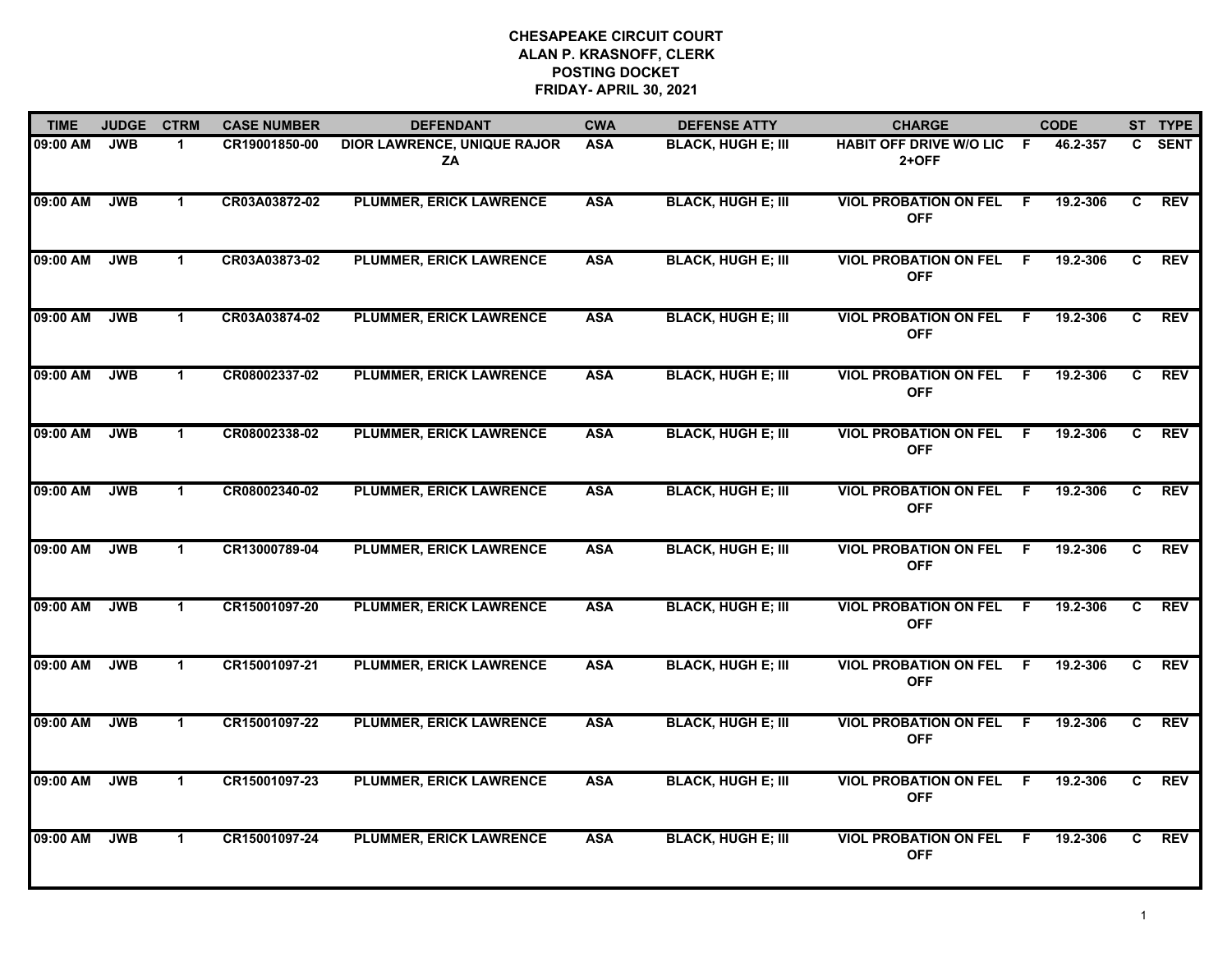| <b>TIME</b> | <b>JUDGE</b> | <b>CTRM</b>  | <b>CASE NUMBER</b> | <b>DEFENDANT</b>                | <b>CWA</b> | <b>DEFENSE ATTY</b>       | <b>CHARGE</b>                                |                | <b>CODE</b> |                | ST TYPE    |
|-------------|--------------|--------------|--------------------|---------------------------------|------------|---------------------------|----------------------------------------------|----------------|-------------|----------------|------------|
| 09:00 AM    | <b>JWB</b>   | $\mathbf 1$  | CR15001097-25      | PLUMMER, ERICK LAWRENCE         | <b>ASA</b> | <b>BLACK, HUGH E; III</b> | <b>VIOL PROBATION ON FEL</b><br><b>OFF</b>   | F.             | 19.2-306    | C              | <b>REV</b> |
| 09:00 AM    | <b>JWB</b>   | $\mathbf 1$  | CR15001097-26      | <b>PLUMMER, ERICK LAWRENCE</b>  | <b>ASA</b> | <b>BLACK, HUGH E; III</b> | <b>VIOL PROBATION ON FEL</b><br><b>OFF</b>   | - F            | 19.2-306    | C              | <b>REV</b> |
| 09:00 AM    | <b>JWB</b>   | $\mathbf 1$  | CR15001097-27      | <b>PLUMMER, ERICK LAWRENCE</b>  | <b>ASA</b> | <b>BLACK, HUGH E; III</b> | <b>VIOL PROBATION ON FEL</b><br><b>OFF</b>   | - F            | 19.2-306    | C              | <b>REV</b> |
| 09:00 AM    | <b>JWB</b>   | $\mathbf 1$  | CR15001097-28      | <b>PLUMMER, ERICK LAWRENCE</b>  | <b>ASA</b> | <b>BLACK, HUGH E; III</b> | <b>VIOL PROBATION ON FEL F</b><br><b>OFF</b> |                | 19.2-306    | C.             | <b>REV</b> |
| 09:00 AM    | <b>JWB</b>   | $\mathbf 1$  | CR15001097-29      | <b>PLUMMER, ERICK LAWRENCE</b>  | <b>ASA</b> | <b>BLACK, HUGH E; III</b> | <b>VIOL PROBATION ON FEL</b><br><b>OFF</b>   | F.             | 19.2-306    | C              | <b>REV</b> |
| 09:45 AM    | <b>JWB</b>   | $\mathbf 1$  | CR18000936-01      | <b>LEWIS, MICHAEL ANTHONY</b>   | <b>SRD</b> | <b>SPARTZ, SARA</b>       | <b>VIOL PROBATION ON FEL F</b><br><b>OFF</b> |                | 19.2-306    | C              | <b>REV</b> |
| 10:15 AM    | <b>JWB</b>   | $\mathbf{1}$ | CR16000948-09      | <b>HARWOOD, BONNIE KATHLEEN</b> | <b>KAM</b> | <b>MORRIS, DIALLOK</b>    | <b>VIOL PROBATION ON FEL</b><br><b>OFF</b>   | $\overline{F}$ | 19.2-306    | $\overline{B}$ | <b>REV</b> |
| 10:15 AM    | <b>JWB</b>   | 1            | CR16000948-10      | <b>HARWOOD, BONNIE KATHLEEN</b> | <b>KAM</b> | <b>MORRIS, DIALLOK</b>    | <b>VIOL PROBATION ON FEL</b><br><b>OFF</b>   | -F             | 19.2-306    | C.             | <b>REV</b> |
| 10:45 AM    | <b>JWB</b>   | 1            | CR04000085-02      | <b>CHERRY, NORMAN MAURICE</b>   | <b>BEC</b> | <b>BLACK, HUGH E; III</b> | <b>FTA-REST/CC REVIEW</b>                    | м              | 18.2-456    | C.             | <b>CAP</b> |
| 10:45 AM    | <b>JWB</b>   | $\mathbf 1$  | CR04000085-03      | <b>CHERRY, NORMAN MAURICE</b>   | <b>BEC</b> | <b>BLACK, HUGH E; III</b> | <b>VIOL PROBATION ON FEL</b><br><b>OFF</b>   | -F             | 19.2-306    | C.             | <b>REV</b> |
| 10:45 AM    | <b>JWB</b>   | $\mathbf 1$  | CR04000306-02      | <b>CHERRY, NORMAN MAURICE</b>   | <b>BEC</b> | <b>BLACK, HUGH E; III</b> | <b>FTA-REST/CC REVIEW</b>                    | М              | 18.2-456    | C              | <b>CAP</b> |
| 10:45 AM    | <b>JWB</b>   | $\mathbf 1$  | CR04000306-03      | <b>CHERRY, NORMAN MAURICE</b>   | <b>BEC</b> | <b>BLACK, HUGH E; III</b> | <b>VIOL PROBATION ON FEL</b><br><b>OFF</b>   | F.             | 19.2-306    | $\overline{c}$ | <b>REV</b> |
| 11:45 AM    | <b>JWB</b>   | $\mathbf 1$  | CR10002776-01      | <b>JOHNSON, CHARLES MAURICE</b> | <b>BW</b>  | James, Andrew K.          | <b>PROB VIOL ATTEMPTED</b><br><b>RAPE</b>    | F.             | 19.2-306    | C              | <b>REV</b> |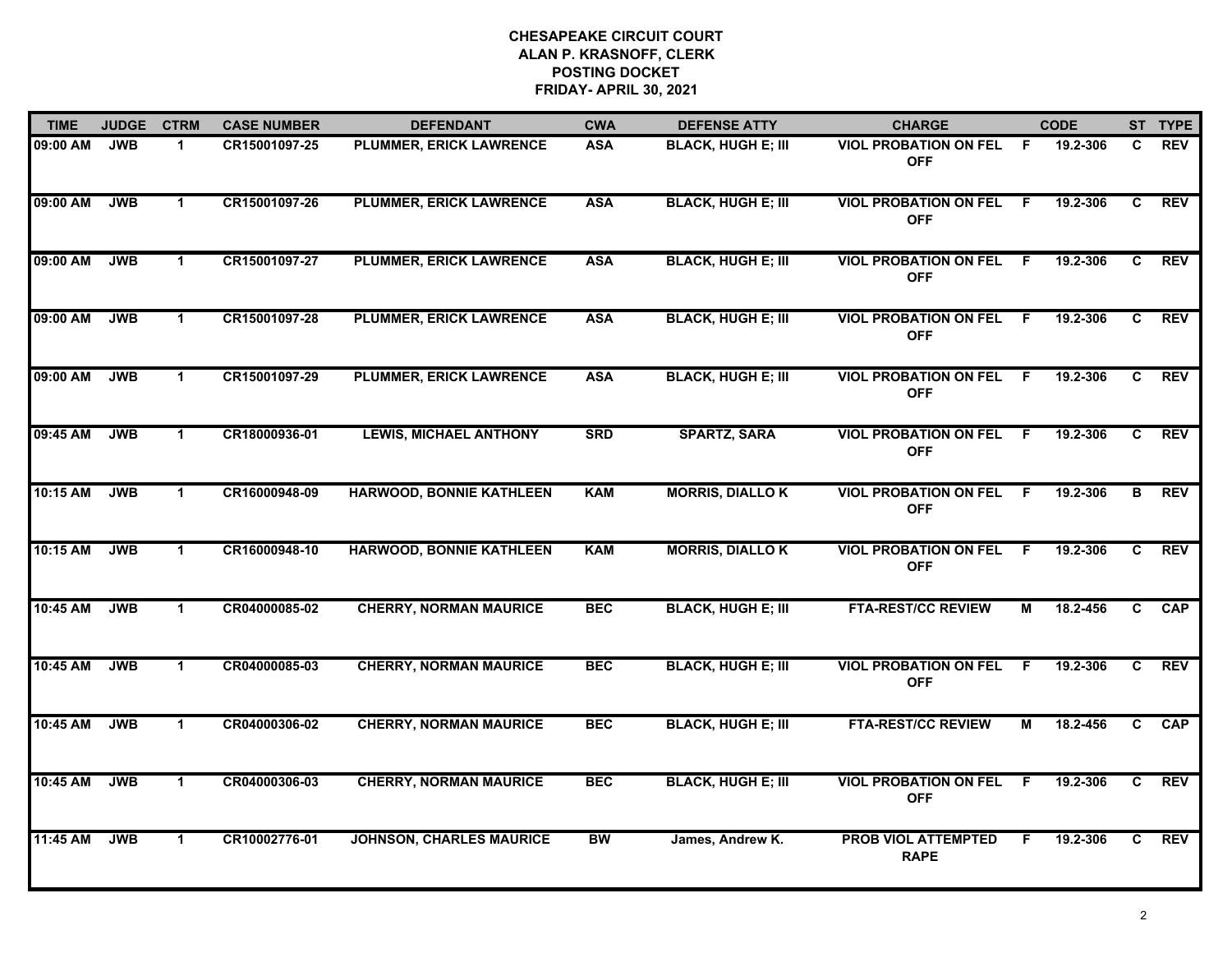| <b>TIME</b> | <b>JUDGE</b> | <b>CTRM</b>             | <b>CASE NUMBER</b> | <b>DEFENDANT</b>                                | <b>CWA</b> | <b>DEFENSE ATTY</b>           | <b>CHARGE</b>                                |    | <b>CODE</b>  |    | ST TYPE       |
|-------------|--------------|-------------------------|--------------------|-------------------------------------------------|------------|-------------------------------|----------------------------------------------|----|--------------|----|---------------|
| 11:45 AM    | <b>JWB</b>   | $\mathbf 1$             | CR10003040-02      | <b>JOHNSON, CHARLES MAURICE</b>                 | <b>BW</b>  | James, Andrew K.              | PROB VIOL PETIT LARCENY F<br>3RD             |    | 19.2-306     | C. | <b>REV</b>    |
| 11:45 AM    | <b>JWB</b>   | $\mathbf{1}$            | CR13001886-01      | <b>JOHNSON, CHARLES MAURICE</b>                 | <b>BW</b>  | James, Andrew K.              | <b>PROB VIOL A&amp;B LEO</b>                 | F  | 19.2-306     | C  | <b>REV</b>    |
| 12:30 PM    | <b>JWB</b>   | $\mathbf{1}$            | CR21000389-00      | <b>BANKS, DIARA NICOLE</b>                      | <b>JAF</b> | <b>HOLDER, WILLIAM JOSHUA</b> | <b>DWI 1ST W/ CHILD</b>                      |    | M A.18.2-266 |    | <b>B</b> TRYL |
| 12:30 PM    | <b>JWB</b>   | $\mathbf 1$             | CR21000389-02      | <b>BANKS, DIARA NICOLE</b>                      | <b>JAF</b> |                               | 64/50 SPEEDING                               |    | F.46.2-870   |    | S TRYL        |
| 09:00 AM    | SJT          | 4                       | CR20001354-00      | <b>BERRY, HOLLY JEAN</b>                        | <b>BW</b>  | Wegman, Robert L.             | <b>POSSESS COCAINE</b>                       | F. | 18.2-250     |    | C SENR        |
| 10:00 AM    | ST           | $\overline{4}$          | CR15001252-01      | <b>JOHNSON, TAJ SHAQUILLE</b>                   | <b>WHC</b> | <b>MATHENY-WILLARD, AMINA</b> | <b>VIOL PROBATION ON FEL</b><br><b>OFF</b>   | F. | 19.2-306     |    | C BOND        |
| 10:30 AM    | ST           | $\overline{4}$          | CR19001401-00      | <b>BARBER, DERWOOD DEVECIO</b>                  | <b>JAF</b> | Spencer, Jo Anne              | <b>FORGE CHECK</b>                           | F. | 18.2-172     |    | <b>B MOPT</b> |
| 11:00 AM    | ST           | 4                       | CR21000243-00      | <b>MCLAUGHLIN, ASHLEY M</b>                     | <b>JAF</b> | <b>OXENHAM, CARA P</b>        | <b>SHOPLIFTING UNDER \$500</b>               | M  | 18.2-103     |    | S TRYL        |
| 11:30 AM    | SJT          | 4                       | CR21000559-00      | FERNANDEZ ICAL, JONATHAN<br><b>RICAR</b>        | <b>SNO</b> | Mulford, Anthony S.           | <b>CRUELTY/INJURE CHILD</b>                  | F. | 40.1-103     |    | C PLEA        |
| 11:30 AM    | ST           | 4                       | CR21000559-01      | <b>FERNANDEZ ICAL, JONATHAN</b><br><b>RICAR</b> | <b>SNO</b> | Mulford, Anthony S.           | <b>ABUSE CHILD, SERIOUS</b><br><b>INJURY</b> | F. | 18.2-371.1   |    | C PLEA        |
| 01:30 PM    | ST           | 4                       | CR21000142-00      | <b>TAYLOR, LEON LAMAR</b>                       | <b>BW</b>  | Mason, G. Jeffrey             | <b>ROBBERY: ON OR NEAR</b><br><b>STREET</b>  | F. | 18.2-58      |    | C PLEA        |
| 01:30 PM    | ST           | 4                       | CR21000142-01      | <b>TAYLOR, LEON LAMAR</b>                       | <b>BW</b>  | Mason, G. Jeffrey             | <b>ROBBERY: CONSPIRE</b>                     | F. | 18.2-58      |    | C PLEA        |
| 01:30 PM    | ST           | $\overline{\mathbf{A}}$ | CR21000142-02      | <b>TAYLOR, LEON LAMAR</b>                       | <b>BW</b>  | Mason, G. Jeffrey             | <b>FIREARM LARCENY</b>                       | F  | 18.2-95      |    | C PLEA        |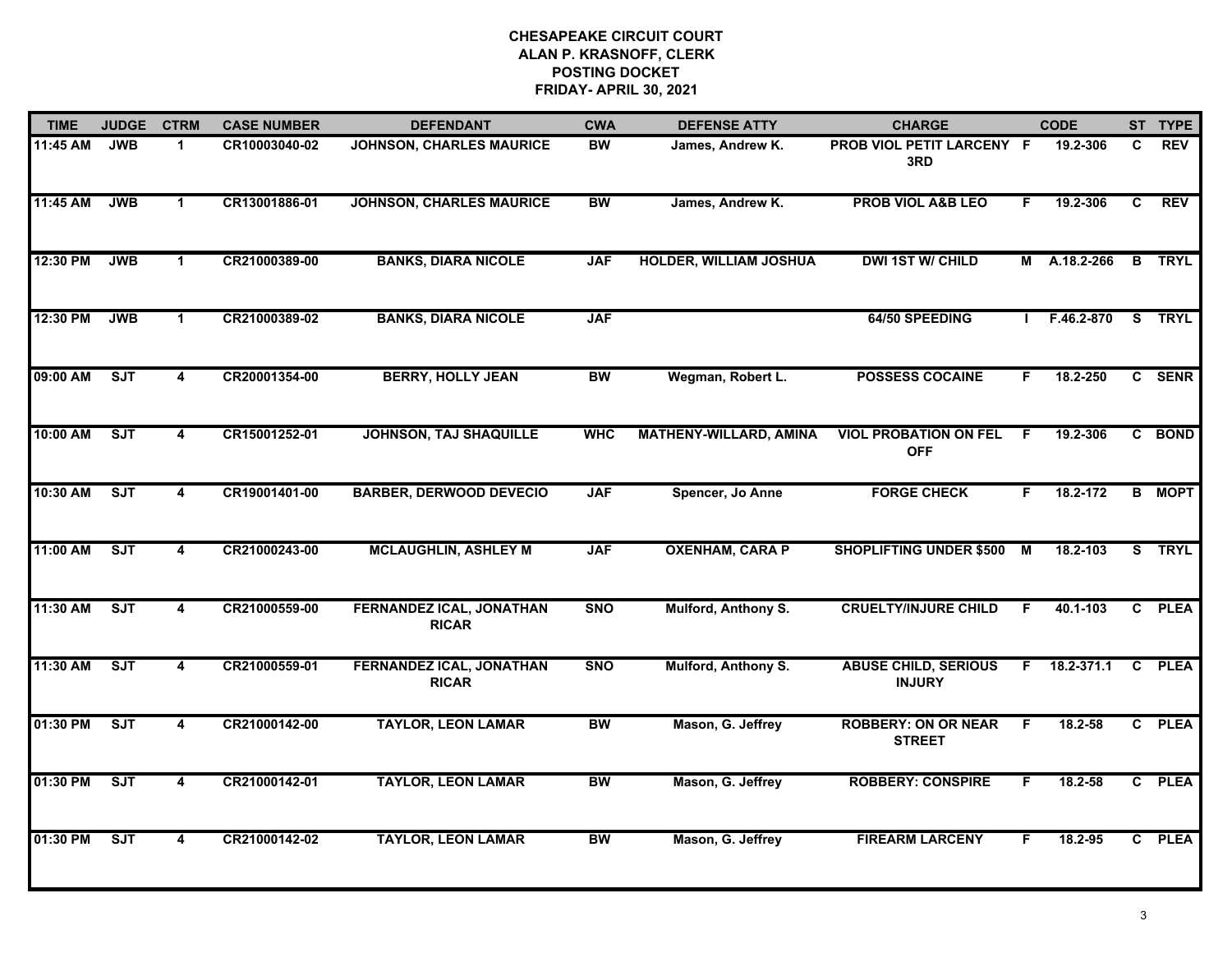| <b>TIME</b>  | <b>JUDGE</b> | <b>CTRM</b>             | <b>CASE NUMBER</b> | <b>DEFENDANT</b>               | <b>CWA</b> | <b>DEFENSE ATTY</b>       | <b>CHARGE</b>                                            |              | <b>CODE</b>  |              | ST TYPE       |
|--------------|--------------|-------------------------|--------------------|--------------------------------|------------|---------------------------|----------------------------------------------------------|--------------|--------------|--------------|---------------|
| 01:30 PM     | <b>SJT</b>   | 4                       | CR21000142-03      | <b>TAYLOR, LEON LAMAR</b>      | <b>BW</b>  | Mason, G. Jeffrey         | <b>FIREARM LARCENY;</b><br><b>CONSPIRE</b>               | F.           | 18.2-95      | C.           | <b>PLEA</b>   |
| 02:00 PM     | SJT          | $\overline{\mathbf{4}}$ | CR20001717-00      | <b>LOLLAR, MATTHEW JARRETT</b> | <b>MAP</b> | <b>BLACK, HUGH E; III</b> | <b>IMPROPER PASSING ON</b><br><b>RIGHT</b>               | $\mathbf{L}$ | 46.2-841     |              | S TRYL        |
| 02:30 PM     | SJT          | $\overline{\mathbf{4}}$ | CR12002749-04      | <b>JOHNSON, BREYON LOVELL</b>  | <b>BKF</b> | Jones, David L.           | <b>VIOL PROBATION ON FEL F</b><br><b>OFF</b>             |              | 19.2-306     |              | C BOND        |
| 02:30 PM     | <b>SJT</b>   | $\overline{\mathbf{4}}$ | CR12002749-05      | <b>JOHNSON, BREYON LOVELL</b>  | <b>BKF</b> | Jones, David L.           | <b>VIOL PROBATION ON FEL</b><br><b>OFF</b>               | F            | 19.2-306     |              | C BOND        |
| 02:30 PM     | SJT          | $\overline{\mathbf{4}}$ | CR12002969-03      | <b>JOHNSON, BREYON LOVELL</b>  | <b>BKF</b> | Jones, David L.           | <b>VIOL PROBATION ON FEL F</b><br><b>OFF</b>             |              | 19.2-306     |              | C BOND        |
| 09:00 AM     | <b>RAB</b>   | 5                       | CR14001982-01      | <b>SPELL, JEREMY TYRONE</b>    |            |                           | <b>VIOL PROBATION ON FEL F</b><br><b>OFF</b>             |              | 19.2-306     | F            | <b>ADAT</b>   |
| 09:00 AM     | <b>RAB</b>   | 5                       | CR19000224-00      | <b>WATERS, TYSHAUN DONTE</b>   | <b>DAM</b> | Ireland, Elizabeth D.     | ELUDE/DISREGARD POLICE- F 46.2-817(B) B<br><b>FELONY</b> |              |              |              | RR            |
| 09:30 AM     | <b>RAB</b>   | 5                       | CR18000261-04      | <b>CUMMINGS, KADIJAH</b>       |            |                           | VIOL GOOD BEHAV ON FEL F<br><b>OFF</b>                   |              | 19.2-306     |              | <b>ADAT</b>   |
| 09:30 AM     | <b>RAB</b>   | 5                       | CR18000261-05      | <b>CUMMINGS, KADIJAH</b>       |            |                           | VIOL GOOD BEHAV ON FEL F<br><b>OFF</b>                   |              | 19.2-306     |              | <b>ADAT</b>   |
| 09:30 AM RAB |              | 5                       | CR18000557-02      | <b>HUMPHRIES, DANIEL SCOTT</b> |            |                           | <b>VIOL PROBATION ON FEL F</b><br><b>OFF</b>             |              | 19.2-306     |              | <b>ADAT</b>   |
| 09:30 AM     | <b>RAB</b>   | $5\overline{5}$         | CR18000557-03      | <b>HUMPHRIES, DANIEL SCOTT</b> |            |                           | <b>VIOL PROBATION ON FEL</b><br><b>OFF</b>               | F.           | 19.2-306     |              | <b>ADAT</b>   |
| 09:30 AM     | <b>RAB</b>   | $5\overline{)}$         | CR18001599-01      | <b>PARKER, JERMALE ANTIONE</b> |            |                           | VIOL GOOD BEHAV ON FEL F<br><b>OFF</b>                   |              | 19.2-306     | $\mathbf{c}$ | <b>ADAT</b>   |
| 09:30 AM     | <b>RAB</b>   | 5                       | CR21000513-00      | <b>TATE, ROBERT RAY; JR</b>    |            |                           | DWI, 1ST                                                 |              | M A.18.2-266 |              | <b>B</b> ADAT |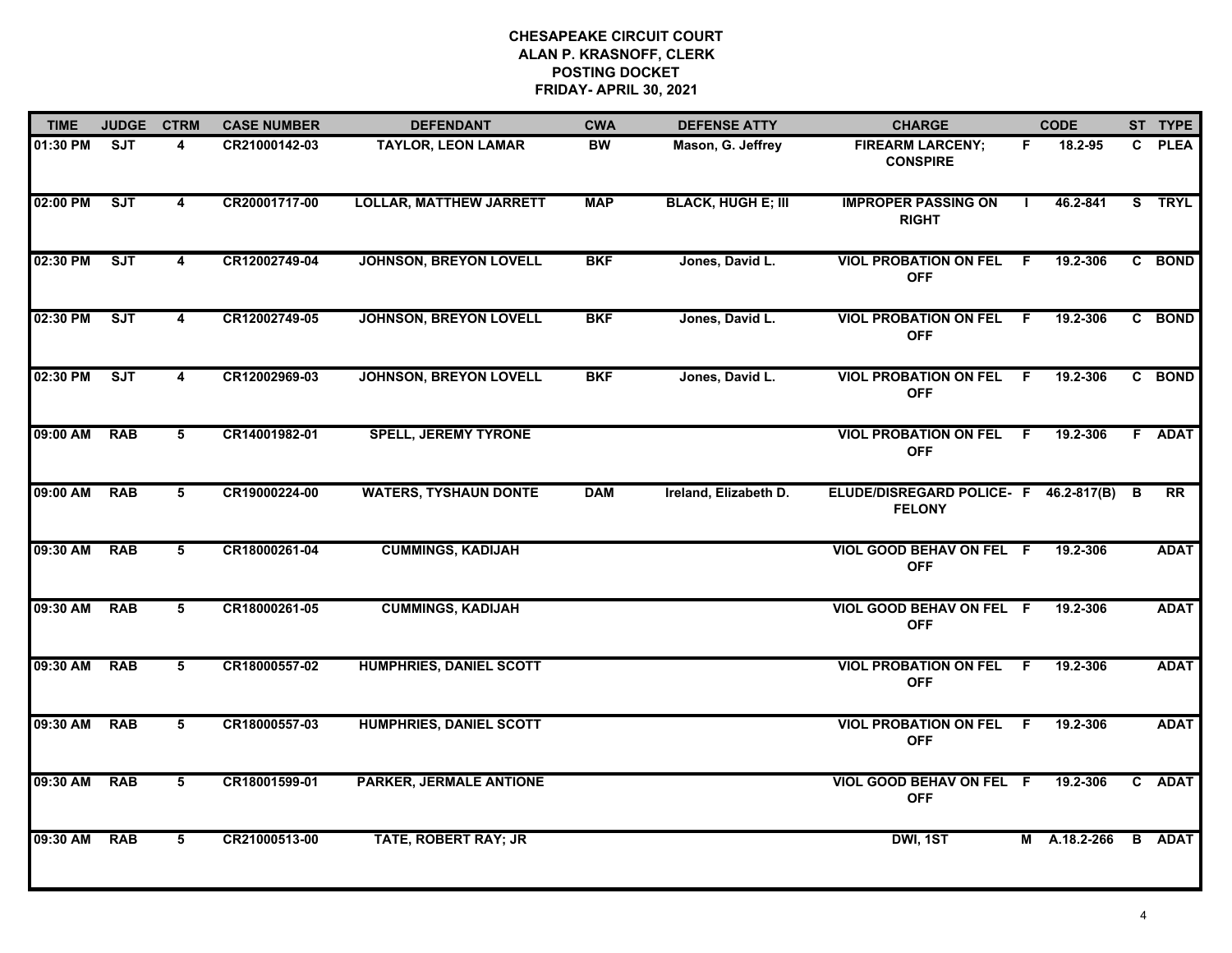| <b>TIME</b> | <b>JUDGE</b> | <b>CTRM</b>    | <b>CASE NUMBER</b> | <b>DEFENDANT</b>                 | <b>CWA</b> | <b>DEFENSE ATTY</b>    | <b>CHARGE</b>                                       |     | <b>CODE</b>    |    | ST TYPE     |
|-------------|--------------|----------------|--------------------|----------------------------------|------------|------------------------|-----------------------------------------------------|-----|----------------|----|-------------|
| 09:30 AM    | <b>RAB</b>   | 5              | CR21000513-01      | TATE, ROBERT RAY; JR             |            |                        | <b>REFUSED BLOOD/BREATH</b><br><b>TEST</b>          | C   | 18.2-268.3     | S. | <b>ADAT</b> |
| 09:30 AM    | <b>RAB</b>   | 5              | CR21000178-00      | <b>WATSON, TERRELL ANTWAN</b>    | <b>JAF</b> | <b>WINSTEAD, FAITH</b> | <b>PWID HEROIN 2ND OFF</b>                          | F.  | 18.2-248       |    | C ADAT      |
| 09:30 AM    | <b>RAB</b>   | 5              | CR21000178-01      | <b>WATSON, TERRELL ANTWAN</b>    | <b>JAF</b> | <b>WINSTEAD, FAITH</b> | <b>PWID FENTANYL 2ND OFF</b>                        | - F | 18.2-248       |    | C ADAT      |
| 09:30 AM    | <b>RAB</b>   | 5              | CR21000178-02      | <b>WATSON, TERRELL ANTWAN</b>    | <b>JAF</b> | <b>WINSTEAD, FAITH</b> | <b>PWID MARIJUANA</b>                               | F.  | 18.2-248.1     |    | C ADAT      |
| 09:30 AM    | <b>RAB</b>   | 5              | CR21000178-04      | <b>WATSON, TERRELL ANTWAN</b>    | <b>JAF</b> | <b>WINSTEAD, FAITH</b> | NONVIOL FELON POSS GUN F<br><b>W/I 10Y</b>          |     | 18.2-308.2     |    | C ADAT      |
| 10:00 AM    | <b>RAB</b>   | 5              | CR13001584-05      | <b>BOONE, KEITH GREGORY; II</b>  |            |                        | <b>VIOL PROBATION ON FEL</b><br><b>OFF</b>          | - F | 19.2-306       |    | C ADAT      |
| 10:15 AM    | <b>RAB</b>   | $\overline{5}$ | CR13000182-03      | <b>DAVIS, BARRON LASHUAN</b>     | <b>ASA</b> | <b>KORSLUND, ERIC</b>  | <b>VIOL PROBATION ON FEL</b><br><b>OFF</b>          | F.  | 19.2-306       | В  | <b>REV</b>  |
| 10:45 AM    | <b>RAB</b>   | 5              | CR21000592-00      | <b>KENNEDY, CANDACE CIERRA</b>   | <b>KAM</b> | <b>WALL, LUCILLE</b>   | <b>FLSE STMT ON CRIM HIST</b><br><b>CONSENT</b>     |     | F 18.2-308.2:2 | B  | <b>PLEA</b> |
| 11:00 AM    | <b>RAB</b>   | 5              | CR20000520-00      | <b>MCNAMEE, ALICIA DAWN</b>      | <b>AJS</b> | <b>BARLOW, JASON A</b> | <b>POSSESS FENTANYL</b>                             | F.  | 18.2-250       |    | C PLEA      |
| 11:00 AM    | <b>RAB</b>   | 5              | CR20000520-01      | <b>MCNAMEE, ALICIA DAWN</b>      | <b>AJS</b> | <b>BARLOW, JASON A</b> | <b>POSSESS</b><br><b>METHAMPHETAMINE</b>            | F   | 18.2-250       |    | C PLEA      |
| 11:30 AM    | <b>RAB</b>   | 5              | CR18001368-00      | <b>CLARK, DAVID ASHBERRY; JR</b> | <b>WHC</b> | <b>BARLOW, JASON</b>   | <b>PETIT LARCENY: 3RD+</b><br><b>OFFENSE</b>        | F.  | 18.2-96        |    | C SENR      |
| 01:00 PM    | <b>RAB</b>   | 5              | CR20001332-00      | <b>SCOTT, JASON STEPHEN</b>      | <b>SNO</b> | <b>MUSSONI, ERIK</b>   | STLN PRPRTY: INT TO SELL F 18.2-108.01<br>$>= $500$ |     |                | C  | <b>MENT</b> |
| 01:00 PM    | <b>RAB</b>   | 5              | CR20001332-01      | <b>SCOTT, JASON STEPHEN</b>      | <b>SNO</b> | <b>MUSSONI, ERIK</b>   | <b>BREAK AND ENTER</b>                              | F.  | 18.2-91        |    | C MENT      |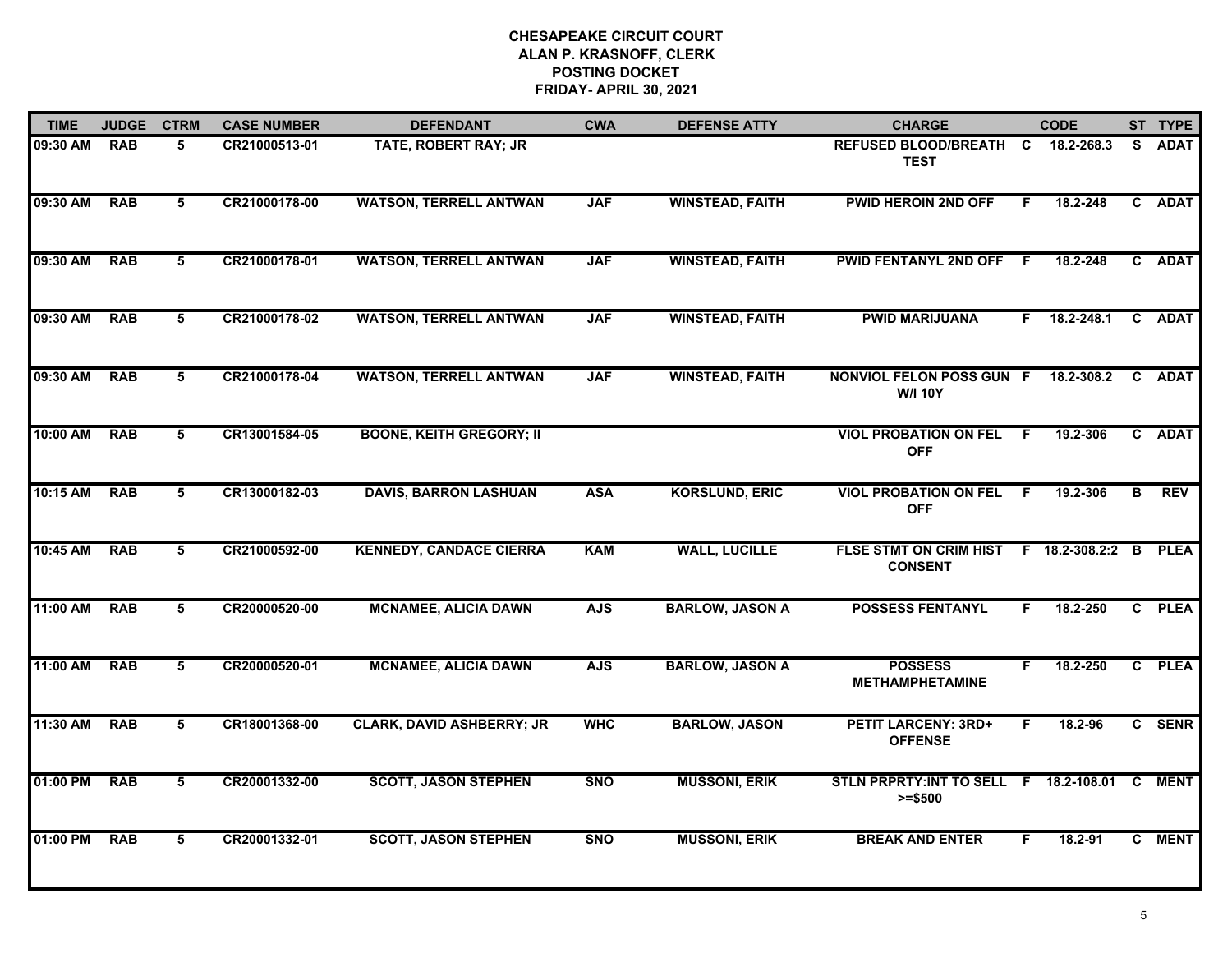| <b>TIME</b> | <b>JUDGE</b> | <b>CTRM</b>     | <b>CASE NUMBER</b> | <b>DEFENDANT</b>               | <b>CWA</b> | <b>DEFENSE ATTY</b>       | <b>CHARGE</b>                                  |              | <b>CODE</b>     |                         | ST TYPE    |
|-------------|--------------|-----------------|--------------------|--------------------------------|------------|---------------------------|------------------------------------------------|--------------|-----------------|-------------------------|------------|
| 01:00 PM    | <b>RAB</b>   | 5               | CR20001332-02      | <b>SCOTT, JASON STEPHEN</b>    | <b>SNO</b> | <b>MUSSONI, ERIK</b>      | DESTRUCT PROP W/INTENT F<br>$>= $1000$         |              | 18.2-137        |                         | C MENT     |
| 01:00 PM    | <b>RAB</b>   | $5\overline{)}$ | CR20001332-03      | <b>SCOTT, JASON STEPHEN</b>    | <b>SNO</b> | <b>MUSSONI, ERIK</b>      | <b>GRAND LARCENY &gt;=\$500</b>                | -F           | 18.2-95         |                         | C MENT     |
| 01:00 PM    | <b>RAB</b>   | $\overline{5}$  | CR20001662-00      | <b>SCOTT, JASON STEPHEN</b>    | <b>SNO</b> | <b>MUSSONI, ERIK</b>      | PETIT LARCENY 3RD+ OFF F                       |              | 18.2-96         |                         | C MENT     |
| 01:30 PM    | <b>RAB</b>   | 5               | CR19002040-02      | <b>JONES, MICHAEL; JR</b>      | <b>SNO</b> | <b>STEVENSON, LAKISHI</b> | FTA-RESTITUTION REVIEW M 18.2-456(6)           |              |                 |                         | C BOND     |
| 01:30 PM    | <b>RAB</b>   | 5               | CR19002040-03      | <b>JONES, MICHAEL; JR</b>      | <b>SNO</b> | <b>STEVENSON, LAKISHI</b> | <b>VIOL PROBATION ON FEL</b><br><b>OFF</b>     | -F           | 19.2-306        |                         | C BOND     |
| 01:30 PM    | <b>RAB</b>   | 5               | CR19002040-04      | <b>JONES, MICHAEL; JR</b>      | <b>SNO</b> | <b>STEVENSON, LAKISHI</b> | <b>VIOL PROBATION ON FEL</b><br><b>OFF</b>     | $\mathsf{F}$ | 19.2-306        |                         | C BOND     |
| 01:30 PM    | <b>RAB</b>   | $5\overline{5}$ | CR19002040-05      | <b>JONES, MICHAEL; JR</b>      | <b>SNO</b> | <b>STEVENSON, LAKISHI</b> | <b>FTA-REST REVIEW</b>                         |              | $M$ 18.2-456(6) |                         | C BOND     |
| 02:30 PM    | <b>RAB</b>   | 5               | CR14000568-12      | <b>WHITE, STEPHANIE NICOLE</b> | <b>WHC</b> | <b>MORRIS, DIALLOK</b>    | <b>VIOL: OF SUSP SENT ON</b><br><b>FEL OFF</b> | -F           | 19.2-306        | в                       | <b>REV</b> |
| 02:30 PM    | <b>RAB</b>   | 5               | CR14000568-13      | <b>WHITE, STEPHANIE NICOLE</b> | <b>WHC</b> | <b>MORRIS, DIALLOK</b>    | <b>VIOL: OF SUSP SENT ON</b><br><b>FEL OFF</b> | F            | 19.2-306        | в                       | <b>REV</b> |
| 02:30 PM    | <b>RAB</b>   | 5               | CR14000568-14      | <b>WHITE, STEPHANIE NICOLE</b> | <b>WHC</b> | <b>MORRIS, DIALLOK</b>    | <b>VIOL: OF SUSP SENT ON</b><br><b>FEL OFF</b> | F            | 19.2-306        | в                       | <b>REV</b> |
| 02:30 PM    | <b>RAB</b>   | 5               | CR14000568-15      | <b>WHITE, STEPHANIE NICOLE</b> | <b>WHC</b> | <b>MORRIS, DIALLOK</b>    | <b>VIOL: OF SUSP SENT ON</b><br><b>FEL OFF</b> | F.           | 19.2-306        | в                       | <b>REV</b> |
| 02:30 PM    | <b>RAB</b>   | $5\overline{5}$ | CR14000568-16      | <b>WHITE, STEPHANIE NICOLE</b> | <b>WHC</b> | <b>MORRIS, DIALLO K</b>   | <b>VIOL: OF SUSP SENT ON</b><br><b>FEL OFF</b> | F            | 19.2-306        | $\overline{\mathbf{B}}$ | <b>REV</b> |
| 02:30 PM    | <b>RAB</b>   | 5               | CR14000568-17      | <b>WHITE, STEPHANIE NICOLE</b> | <b>WHC</b> | <b>MORRIS, DIALLOK</b>    | <b>VIOL: OF SUSP SENT ON</b><br><b>FEL OFF</b> | F            | 19.2-306        | в                       | <b>REV</b> |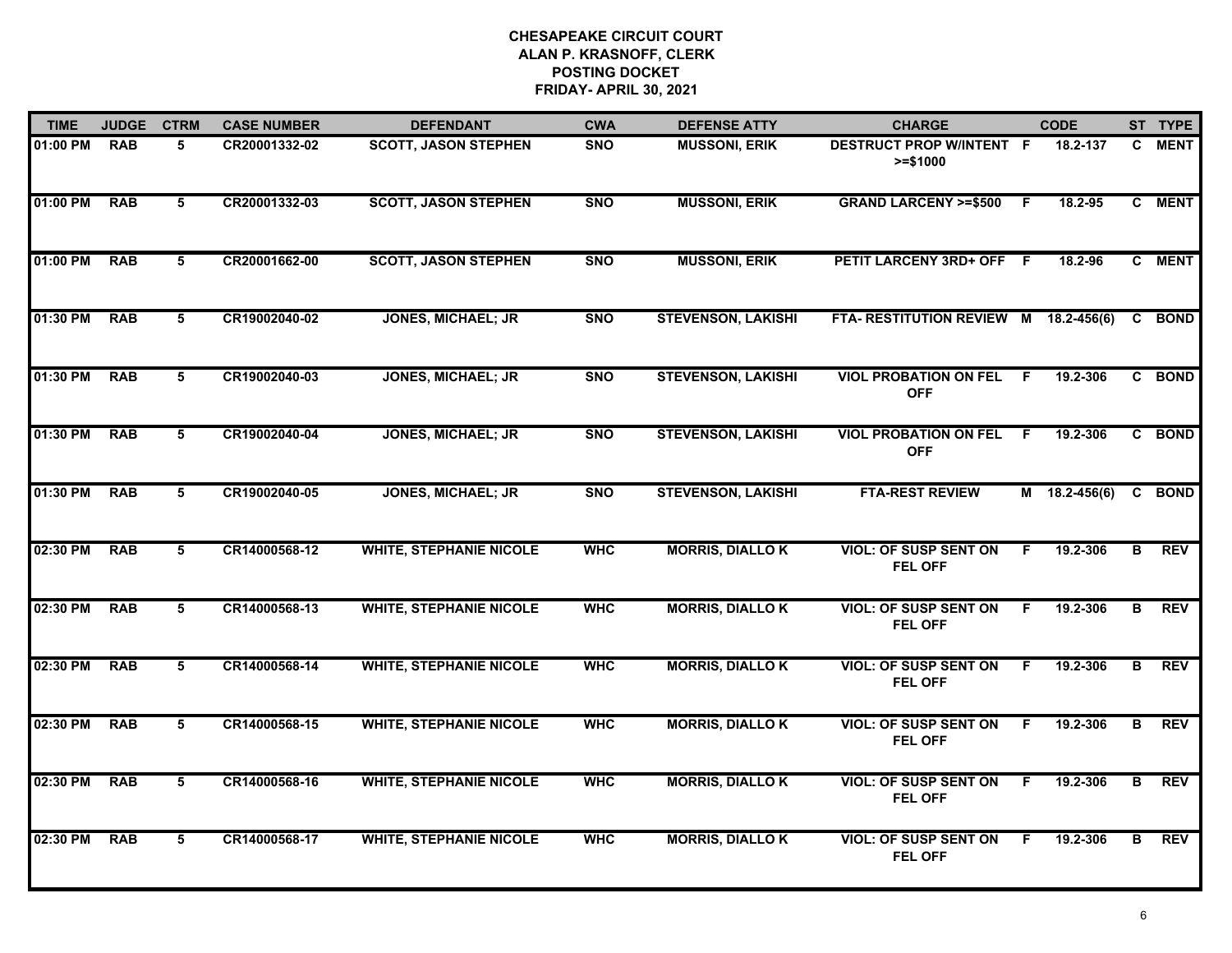| <b>TIME</b> | <b>JUDGE</b> | <b>CTRM</b> | <b>CASE NUMBER</b> | <b>DEFENDANT</b>               | <b>CWA</b> | <b>DEFENSE ATTY</b>     | <b>CHARGE</b>                                       |    | <b>CODE</b>   |   | ST TYPE       |
|-------------|--------------|-------------|--------------------|--------------------------------|------------|-------------------------|-----------------------------------------------------|----|---------------|---|---------------|
| 02:30 PM    | <b>RAB</b>   | 5           | CR14000568-18      | <b>WHITE, STEPHANIE NICOLE</b> | <b>WHC</b> | <b>MORRIS, DIALLOK</b>  | <b>VIOL: OF SUSP SENT ON FEL F</b><br><b>OFF</b>    |    | 19.2-306      | В | <b>REV</b>    |
| 02:30 PM    | <b>RAB</b>   | 5           | CR14000568-19      | <b>WHITE, STEPHANIE NICOLE</b> | <b>WHC</b> | <b>MORRIS, DIALLO K</b> | <b>VIOL: OF SUSP SENT ON</b><br><b>FEL OFF</b>      | F  | 19.2-306      | B | REV           |
| 09:00 AM    | JCH          | 6           | CR19000742-06      | <b>GALLOWAY, ZANTI ATIF</b>    | <b>JLF</b> | <b>SPARTZ, SARA</b>     | <b>VIOL PROBATION ON FEL</b><br><b>OFF</b>          | F. | 19.2-306      |   | C BOND        |
| 09:00 AM    | <b>JCH</b>   | 6           | CR19000742-07      | <b>GALLOWAY, ZANTI ATIF</b>    | <b>JLF</b> | <b>SPARTZ, SARA</b>     | <b>VIOL PROBATION OF MISD</b><br><b>OFF</b>         | M  | 19.2-306      |   | C BOND        |
| 09:00 AM    | <b>JCH</b>   | 6           | CR19000742-08      | <b>GALLOWAY, ZANTI ATIF</b>    | <b>JLF</b> | <b>SPARTZ, SARA</b>     | <b>VIOL PROBATION OF MISD</b><br><b>OFF</b>         | M  | 19.2-306      |   | C BOND        |
| 09:30 AM    | <b>JCH</b>   | 6           | CR21000292-00      | <b>JORDAN, RONALD MAKEE</b>    | <b>BKF</b> | <b>MORRIS, DIALLOK</b>  | GRAND LARCENY: >=\$500 F                            |    | 18.2-95       |   | <b>B</b> PLEA |
| 09:30 AM    | <b>JCH</b>   | 6           | CR21000292-01      | <b>JORDAN, RONALD MAKEE</b>    | <b>BKF</b> | <b>MORRIS, DIALLO K</b> | CONSPIRE/AID/ABET LARC F 18.2-108.01<br>> \$500     |    |               | B | <b>PLEA</b>   |
| 09:30 AM    | JCH          | 6           | CR21000292-02      | <b>JORDAN, RONALD MAKEE</b>    | <b>BKF</b> | <b>MORRIS, DIALLOK</b>  | <b>LARCENY; INT TO SELL</b><br>$>= $500$            |    | F 18.2-108.01 |   | <b>B</b> PLEA |
| 09:30 AM    | <b>JCH</b>   | 6           | CR21000292-03      | <b>JORDAN, RONALD MAKEE</b>    | <b>BKF</b> | <b>MORRIS, DIALLOK</b>  | <b>LARCENY: INT TO SELL</b><br>$>= $500$            | F  | $18.2 - 23$   |   | <b>B</b> PLEA |
| 09:30 AM    | <b>JCH</b>   | 6           | CR21000292-04      | <b>JORDAN, RONALD MAKEE</b>    | <b>BKF</b> | <b>MORRIS, DIALLOK</b>  | <b>GRAND LARCENY: &gt;=\$500</b>                    | -F | $18.2 - 95$   |   | <b>B</b> PLEA |
| 09:30 AM    | <b>JCH</b>   | 6           | CR21000292-05      | <b>JORDAN, RONALD MAKEE</b>    | <b>BKF</b> | <b>MORRIS, DIALLOK</b>  | <b>CONSPIRE/AID/ABET LARC F</b><br>> \$500          |    | 18.2-23       |   | <b>B</b> PLEA |
| 09:30 AM    | JCH          | 6           | CR21000292-06      | <b>JORDAN, RONALD MAKEE</b>    | <b>BKF</b> | <b>MORRIS, DIALLOK</b>  | STLN PRPRTY: INT TO SELL F 18.2-108.01<br>$>= $500$ |    |               | B | <b>PLEA</b>   |
| 09:30 AM    | JCH          | 6           | CR21000292-07      | <b>JORDAN, RONALD MAKEE</b>    | <b>BKF</b> | <b>MORRIS, DIALLOK</b>  | STLN PRPRTY: INT TO SELL F<br>$>= $500$             |    | $18.2 - 23$   |   | <b>B</b> PLEA |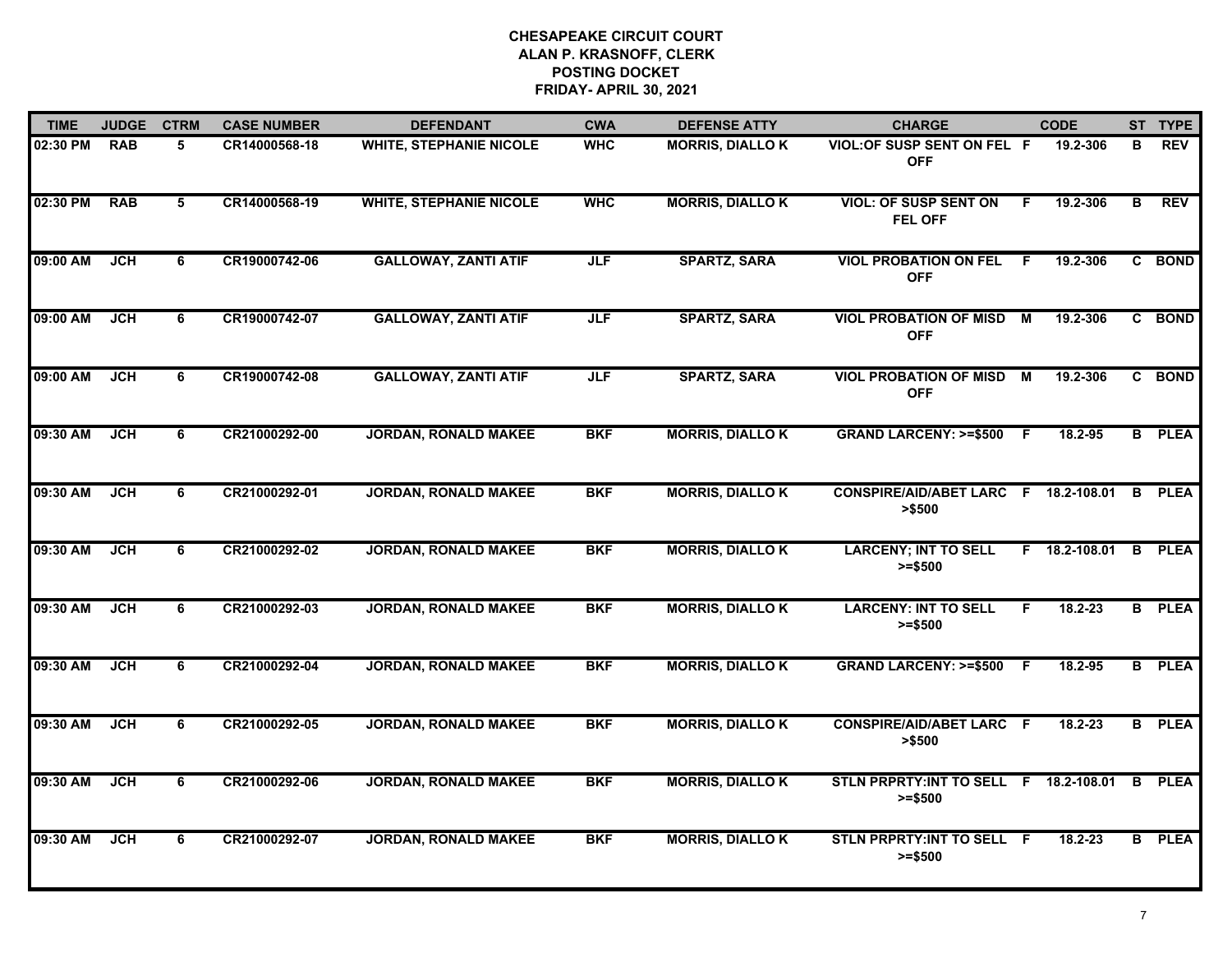| <b>TIME</b> | <b>JUDGE</b> | <b>CTRM</b> | <b>CASE NUMBER</b> | <b>DEFENDANT</b>                  | <b>CWA</b> | <b>DEFENSE ATTY</b>         | <b>CHARGE</b>                                       |                | <b>CODE</b> |    | ST TYPE       |
|-------------|--------------|-------------|--------------------|-----------------------------------|------------|-----------------------------|-----------------------------------------------------|----------------|-------------|----|---------------|
| 09:30 AM    | <b>JCH</b>   | 6           | CR21000292-08      | <b>JORDAN, RONALD MAKEE</b>       | <b>BKF</b> | <b>MORRIS, DIALLOK</b>      | <b>GRAND LARCENY: &gt;=\$500</b>                    | F              | 18.2-95     | B  | <b>PLEA</b>   |
| 09:30 AM    | <b>JCH</b>   | 6           | CR21000292-09      | <b>JORDAN, RONALD MAKEE</b>       | <b>BKF</b> | <b>MORRIS, DIALLOK</b>      | <b>CONSPIRE/AID/ABET LARC F</b><br>> \$500          |                | $18.2 - 23$ |    | <b>B</b> PLEA |
| 09:30 AM    | <b>JCH</b>   | 6           | CR21000292-10      | <b>JORDAN, RONALD MAKEE</b>       | <b>BKF</b> | <b>MORRIS, DIALLO K</b>     | STLN PRPRTY: INT TO SELL F 18.2-108.01<br>$>= $500$ |                |             | B  | <b>PLEA</b>   |
| 09:30 AM    | JCH          | 6           | CR21000292-11      | <b>JORDAN, RONALD MAKEE</b>       | <b>BKF</b> | <b>MORRIS, DIALLOK</b>      | STLN PRPRTY:INT TO SELL F 18.2-108.01<br>$>= $500$  |                |             | B. | <b>PLEA</b>   |
| 09:30 AM    | <b>JCH</b>   | 6           | CR21000292-12      | <b>JORDAN, RONALD MAKEE</b>       | <b>BKF</b> | <b>MORRIS, DIALLOK</b>      | SHOPLIFT <\$500                                     | М              | 18.2-103    |    | <b>B</b> PLEA |
| 09:45 AM    | <b>JCH</b>   | 6           | CR20001395-00      | <b>FISHER, MATTHEW KYLE</b>       | <b>BKF</b> | <b>MUSSONI, ERIK</b>        | <b>POSSESS HEROIN</b>                               | F.             | 18.2-250    |    | C PLEA        |
| 09:45 AM    | <b>JCH</b>   | 6           | CR20001395-01      | <b>FISHER, MATTHEW KYLE</b>       | <b>BKF</b> | <b>MUSSONI, ERIK</b>        | POSSESS PARAPHERNALIA M                             |                | 54.1-3466   |    | C PLEA        |
| 09:45 AM    | <b>JCH</b>   | 6           | CR20001395-02      | <b>FISHER, MATTHEW KYLE</b>       | <b>BKF</b> | <b>MUSSONI, ERIK</b>        | <b>SHOPLIFT &lt;\$200 (3+)</b>                      | F.             | 18.2-103    |    | C PLEA        |
| 10:00 AM    | JCH          | 6           | CR21000770-00      | <b>MOORE, CHARLES; IV</b>         | <b>BKF</b> | Black, Hugh E.; III         | <b>BOND APPEAL</b>                                  | $\mathbf{o}$   | 19.2-124    |    | C BOND        |
| 10:30 AM    | <b>JCH</b>   | 6           | CR20001601-00      | <b>MOORE, CHASITI JO' VAN</b>     | <b>BW</b>  | <b>MUSSONI, ERIK</b>        | <b>POSSESS COCAINE</b>                              | F.             | 18.2-250    |    | <b>B</b> TRYL |
| 10:30 AM    | <b>JCH</b>   | 6           | CR20001601-01      | <b>MOORE, CHASITI JO' VAN</b>     | <b>BW</b>  | <b>MUSSONI, ERIK</b>        | <b>POSSESS MARIJUANA 1ST</b><br><b>OFF</b>          | $\blacksquare$ | 18.2-250.1  |    | <b>B</b> TRYL |
| 01:00 PM    | <b>JCH</b>   | 6           | CR14002035-01      | <b>MALBON, ANTHONY EDWARD; JR</b> | <b>WHC</b> | <b>Mason, Sharon Butler</b> | <b>VIOL PROBATION ON FEL</b><br><b>OFF</b>          | -F             | 19.2-306    | C. | <b>REV</b>    |